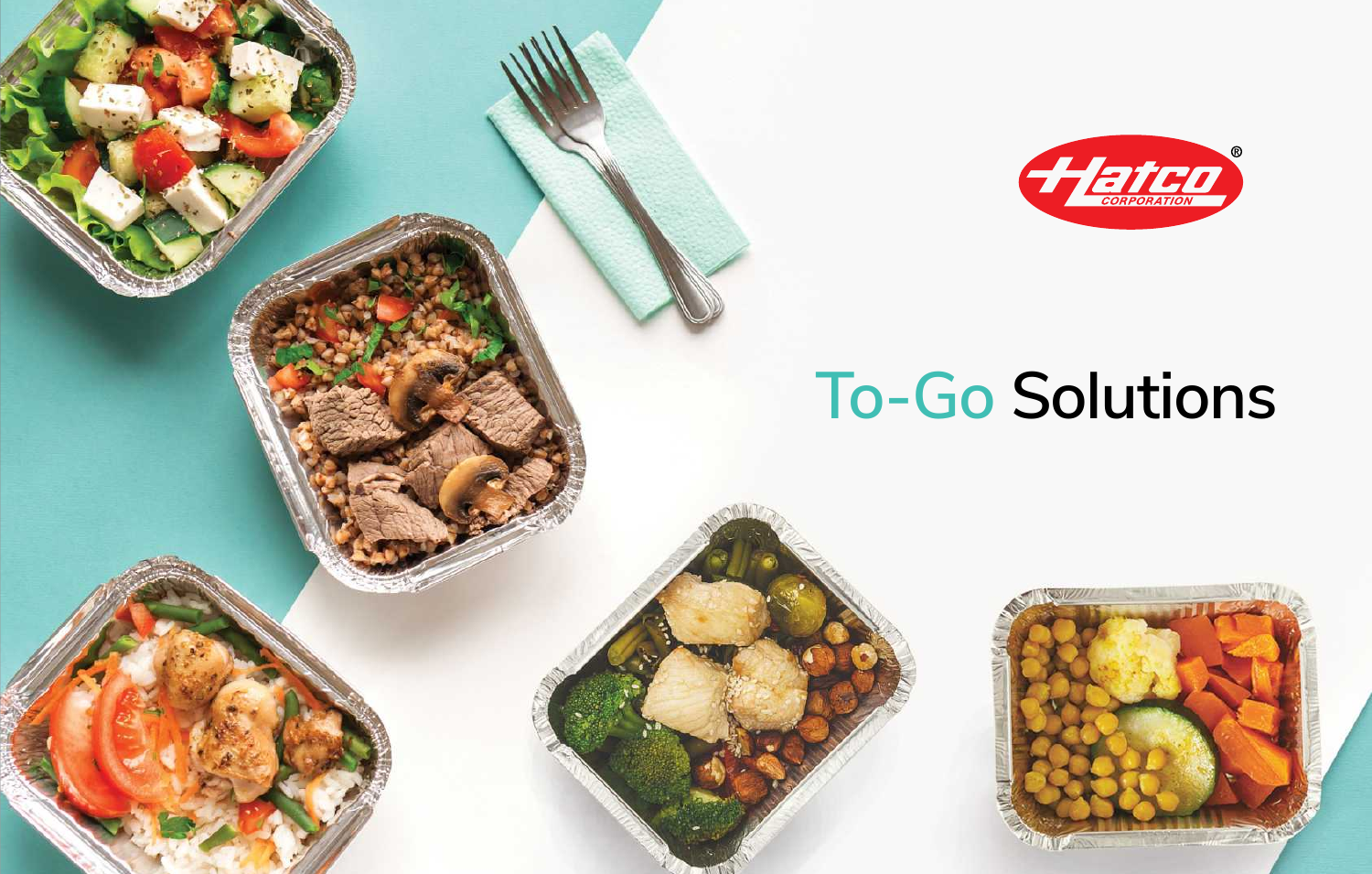

**Flav-R 2-Go® Locker System** - available in countertop, floor mount and built-in models - are designed specifically for handling pick-up and third-party delivery needs. Capable of holding multiple orders in either hot or ambient lockers with quick and secure access. By reducing congestion and allowing employees to focus on other functions, customers or delivery people can arrive, access their specific locker, and leave without waiting in line or disrupting the flow of business.

- The Locker System lets customers get customized meals without waiting near serving stations and clogging up the server area
- Customers order meals in advance and receive an individual code when their order is ready. The customer uses the code to open the appropriate locker when they arrive to collect. POS integration capabilities are available using third party develolpers
- Countertop and floor mount units can be converted to one-sided units and can be set up against a wall
- Available in all *Designer* colors (standard *Designer* Warm Red) to match your decor, in two locker depth sizes, and with the ability to have a custom logo on the customer-side glass doors

**Locker size choices (W x D x H):**  12" x 12" x 12" (305 x 305 x 305 mm) 12" x 20.5" x 12" (305 x 521 x 305 mm)

## **Flav-R 2-Go® Locker System Glo-Ray 2-Go**™ **Heated Shelves**



**Glo-Ray 2-Go™ Heated Shelves** help you take the guess work out of pick-up orders. With one touchpoint location for minimal contact, the Heated Shelves help you filter carry-out orders away from other traffic areas. Large enough to handle a multitude of orders and open enough to see where everything is.

- Touchscreen control with digital readout indicates separate heat and timer for each shelf
- Thermostatically-controlled heated shelves are mountd in a stainless steel frame

**PRODUCT [Information](https://www.hatcocorp.com/en/equipment/delivery-to-go/heated-shelves)**

- Optional side and back panels are available. These can be added per shelf, giving you the flexibility to customize your unit. Keep some off for pass-through capabilities and leave some on for single-sided access
- Available in a range of sizes from two shelves suitable for a countertop to five shelves suitable for freestanding
- Turn off shelves that you want ambient food stored in or shelves are factory set to 150°F (65°C) and can be set up to 200°F (93°C)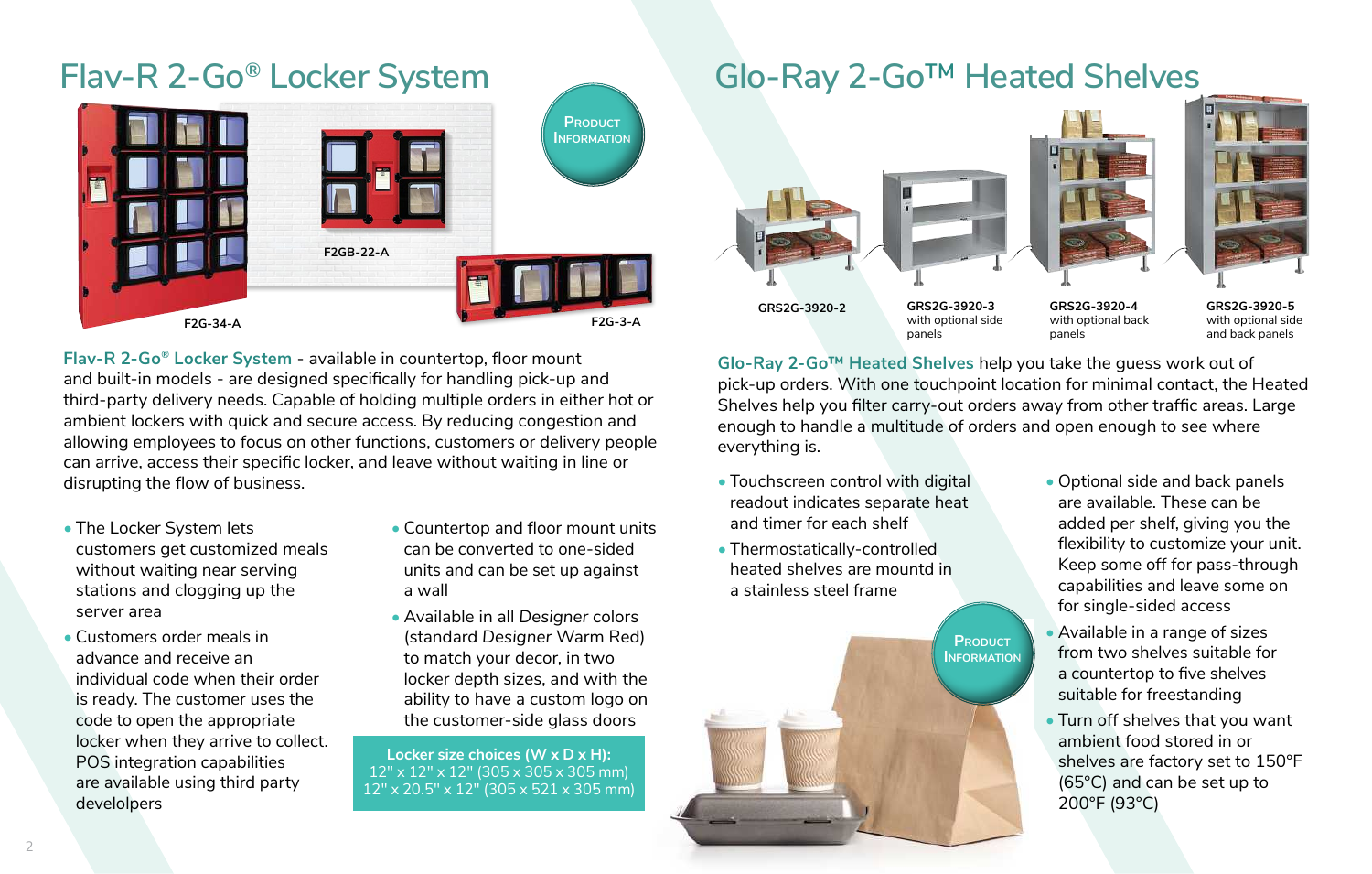## **Heated Well Covers Safety Shields**



**Hatco Heated Well Covers** help keep revenue flowing by converting Hatco drop-in heated wells to grab-n-go holding solutions for pre-packaged hot prepared foods. Then easily convert them back when the time is right. Finding a second use for equipment is even more vital in this time and we are here to help find new ways to use what you have, and make sure you have what you need.

- Heated Wells: If using a Hatco Modular/Ganged Well, remove pans, remove all water, and add our heated well cover to convert it to a shelf
- Cold Wells: Keep as is and adjust temperature to a safe range for packaged pre-chilled items
- Hot/Cold Wells: Convert combination wells to cold-only wells and follow the cold well instructions





**Hatco Safety Shields** are more important than ever, designed to help prevent the spread of germs and viruses at checkout registers, restaurants, pharmacies and other customer interaction areas. The shield acts as a physical barrier that can limit the passing of contagions to keep employees and customers protected.

- Maintain social distance and physical separation that helps protect customers and employees
- Easily sanitized using non-abrasive cleaners
- Completely transparent/clear will not obscure vision
- Made of polycarbonate, more impact resistant than glass, durable and lightweight
- Rounded edges

• Available in a variety of styles including customizable countertop option

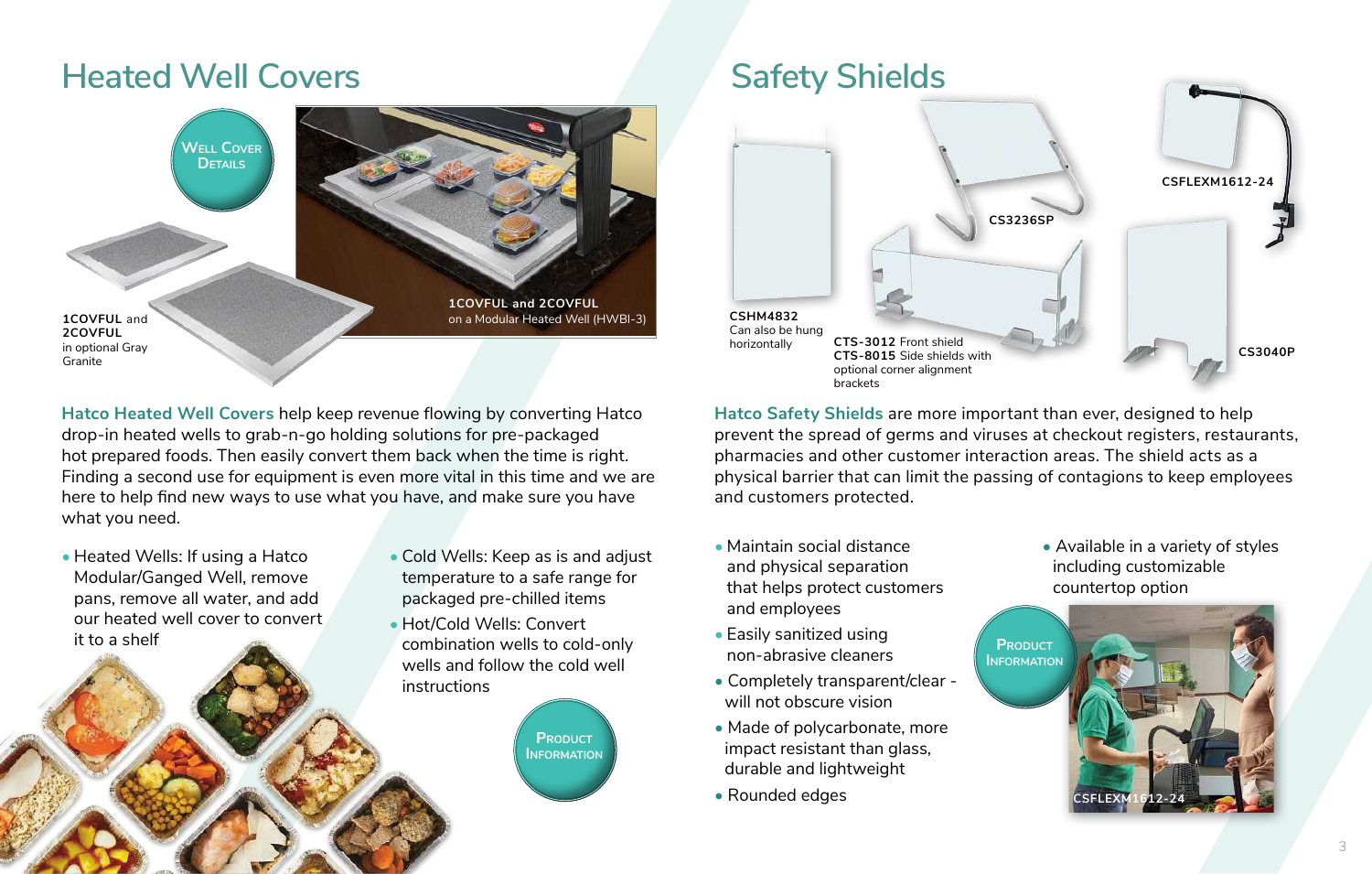### **Intelligent Heated Display Cabinets Flav-R-Savor® Heated Air Curtain**





with accessory adjustable arms and shelf

**Intelligent Heated Display Cabinets with Humidity** can help you express your food presentation creativity! With a 360˚ view and energy-efficient LED lighting to show off food products, the IHDCH units will easily grab customers' attention. Plus, the food can only be accessed by a server, which will help keep your customers safe.

- The air flow pattern is designed to maintain consistent cabinet temperature without drying out the food product
- Standard arms (and accessory shelves) can be move up and down the back support posts
- A shelf accessory is now available for even more flexibility
- Regulating air temperature while simultaneously balancing the humidity levels provides the best environment for food products

• LCD touchscreen display on back of unit controls the temperature, humidity and up to eight timers for each food location



**FS3HAC-2426** with standard shelf sign holders and optional top sign

**Flav-R-Savor® Heated Air Curtain Cabinets** are the ultimate in openaccess heated cabinets. Your customers can view and select fresh, hot products without having to touch doors or handles, keeping them safe and giving the freedom to choose their own meal or snack without worry.

• Heated air at the front of the cabinet is forced downward, forming a "curtain" of heated air. The heated air is then drawn toward the rear of the cabinet, warming each shelf gently and evenly

> **PRODUCT [Information](https://www.hatcocorp.com/en/equipment/cabinets/heated-air-curtain-cabinets/flav-r-savor-heated-air-curtain-cabinet-fs3hac)**

- Consistent even temperatures result in better food quality and longer hold times compared to traditional merchandisers
- All shelves are easily adjustable up and down the back support posts and can be installed slanted or horizontally. Sign holders are on each shelf with an optional top sign holder available (sign not included)
- Units come with three shelves. Optional tiered shelves in lieu of standard shelves are available and all can be installed to be slant or horizontal



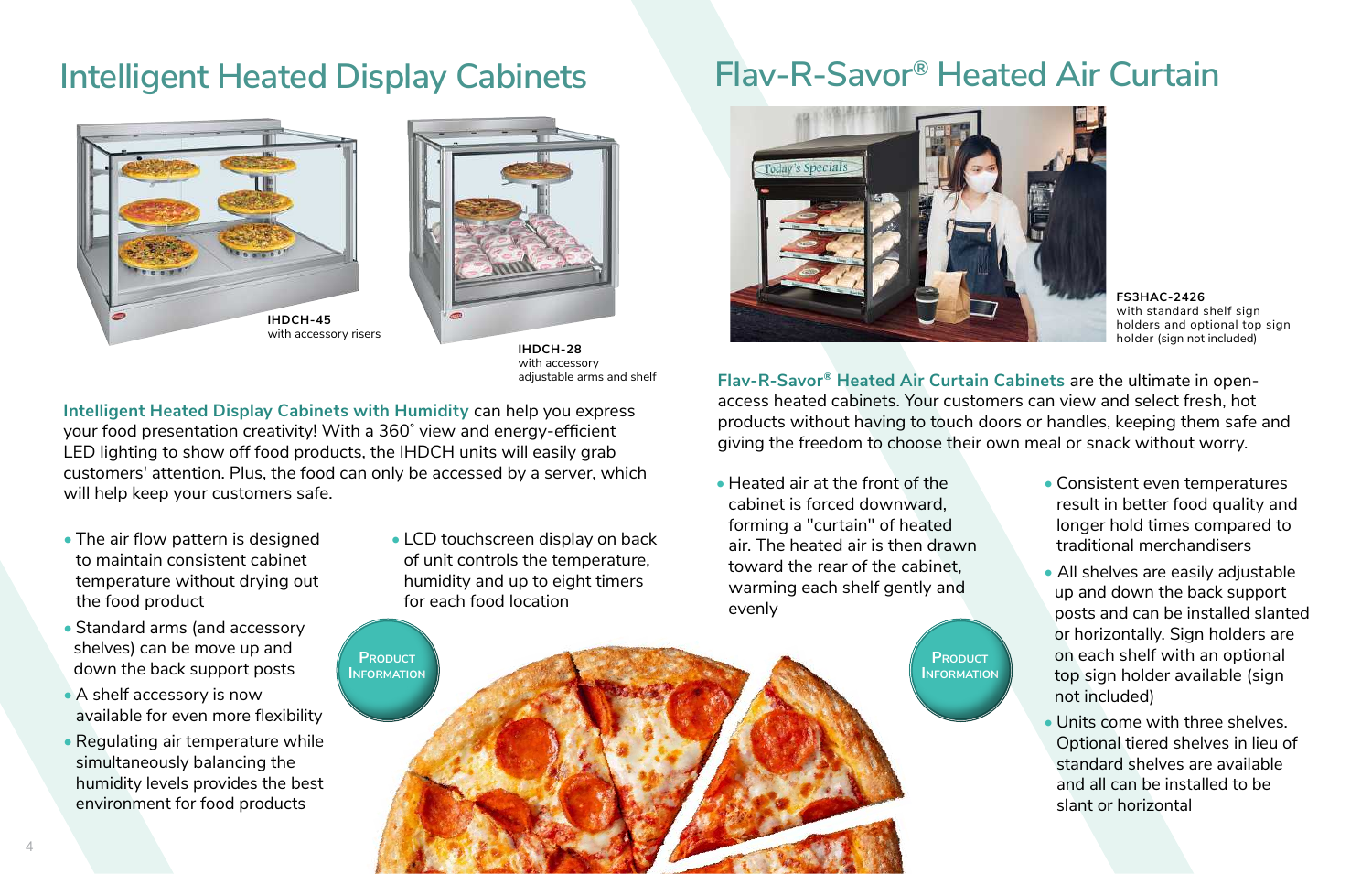## **Flav-R-Savor Heated Drawer Warmers ® Holding Cabinets**



**Hatco Holding Cabinets** hold a large amount of food, whether it's for the back-of-the-house to keep food warm for peak serving times and call-in orders or for the front-of-the-house to hold packaged food ready for pick-up. Hatco Cabinets are perfect for keeping hot foods at preferred temperatures for hours for "show and sell" areas, while providing unlimited flexibility for your unique foodservice needs.

- PFST units are non-humidified, and come with an eight-shelf rack with six removable shelves to accommodate a variety of boxed or bagged carry-out orders
- Tall humidified holding cabinets, like the FSHC units, will give you the ability to hold a variety of food items ahead of peak serving periods
- Countertop units showcase food products and motivate impulse sales
- Stainless steel construction gives you durability and reliability
- Portable units transform any space into a delivery and to-go area, while low-profile units are ideal for placing under counters
- Hatco's line of Cabinets offers equipment solutions for cafeterias, catering, concessions, convenience stores, restaurants and cafés







**HDW-2B**

**Hatco Drawer Warmers** enable foodservice professionals to confidently prepare food in advance of peak serving times without worry. No more hot food gone cold, unsafe holding temperatures, or dried out and soggy menu items that did not hold well. From flexibility to performance, durability, and dependability, Hatco Drawer Warmers dish out a slew of benefits that are sure to appeal.

- High-volume capacity improves efficiency by allowing you to prepare large amounts of food in advance
- With food ready at peak times, you can prepare orders faster and with more efficiency
- Holds a variety of foods; from baked potatoes and corn, to nacho chips, breads and bakery
- Built for performance with nylon drawer rollers, 12-gauge stainless steel drawer slides, heavy-duty chrome handles, individually insulated drawers and much more
- A wide variety of models to fit any need: Built-In, Freestanding (optional casters provide mobility), Convected, Rice Drawer Warmers and Split Drawer

**Each individually insulated and controlled drawer can hold a diverse range of menu items at different temperatures and humidity levels**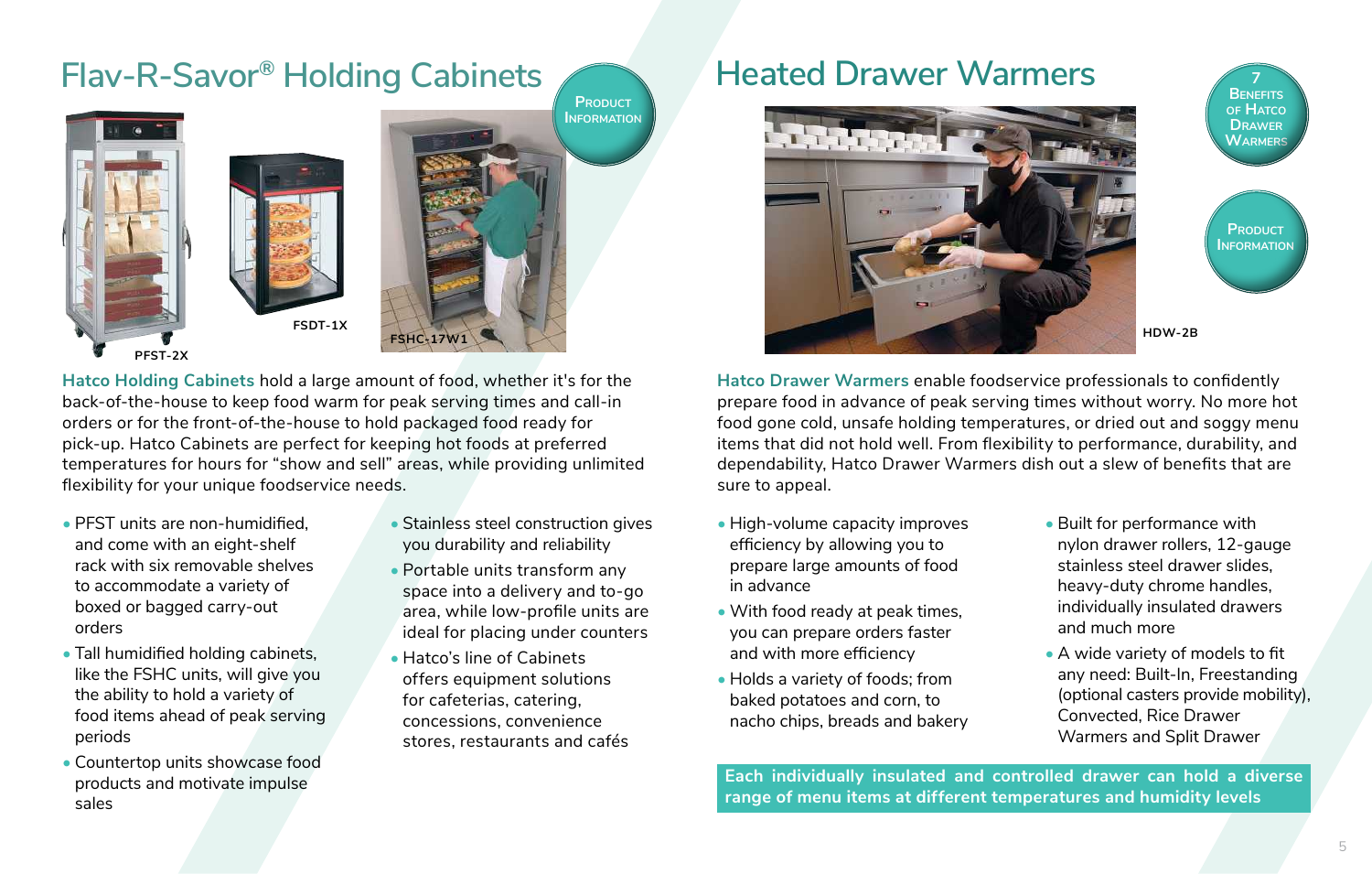

**PRODUCT [Information](https://www.hatcocorp.com/en/equipment/portables)**

## **Portable Foodwarmers Glo-Ray**® **Buffet Warmers**



**Portable Foodwarmers** are versatile and easy to move from from the backof-the-house to pick-up areas in the front. With heat from above, below or both, these foodwarmers offer design flexibility without sacrificing food product quality. Ideal for use next to fry stations, drive-through windows and pick-up areas that require frequent and easy access.

- Flexibility and creativity with your equipment helps foodservice operators adapt and change in our current environment. Finding equipment that is multi-functional, like portable foodwarmers, is critical to staying relevant
- Ready to plug in and use for the ultimate in convenience and versatility
- Custom designs are available to meet specifications or to fit an unusual situation
- Can be accessed from three sides
- UGFF series use ceramic heating elements to provide more distance between the heat source and the holding area



**Glo-Ray® Buffet Warmers** have the versatility to be adapted to a pickup station for hot to-go orders, and will keep food at proper holding temperatures for your customers to grab and enjoy. The one time buffet warmer can now double as a to-go pick-up location. Keeping food at proper holding temperatures and ready for your customers to grab and enjoy.

- With optional plexi-glass front and side enclosures, customers can still enjoy selecting a meal with the safety of one server packaging their order
- Thermostatically-controlled heated base with settings up to 200°F (93°C)
- Pre-focused infrared top heat directs heat to the outer edges where heat loss is greatest
- Sturdy plexi-glass Sneeze Guards are standard

• Equipment that starts with your needs in mind is also equipment that can grow and take on new roles with multi-functional potential. Keeping food at safe holding temperatures never goes out of style

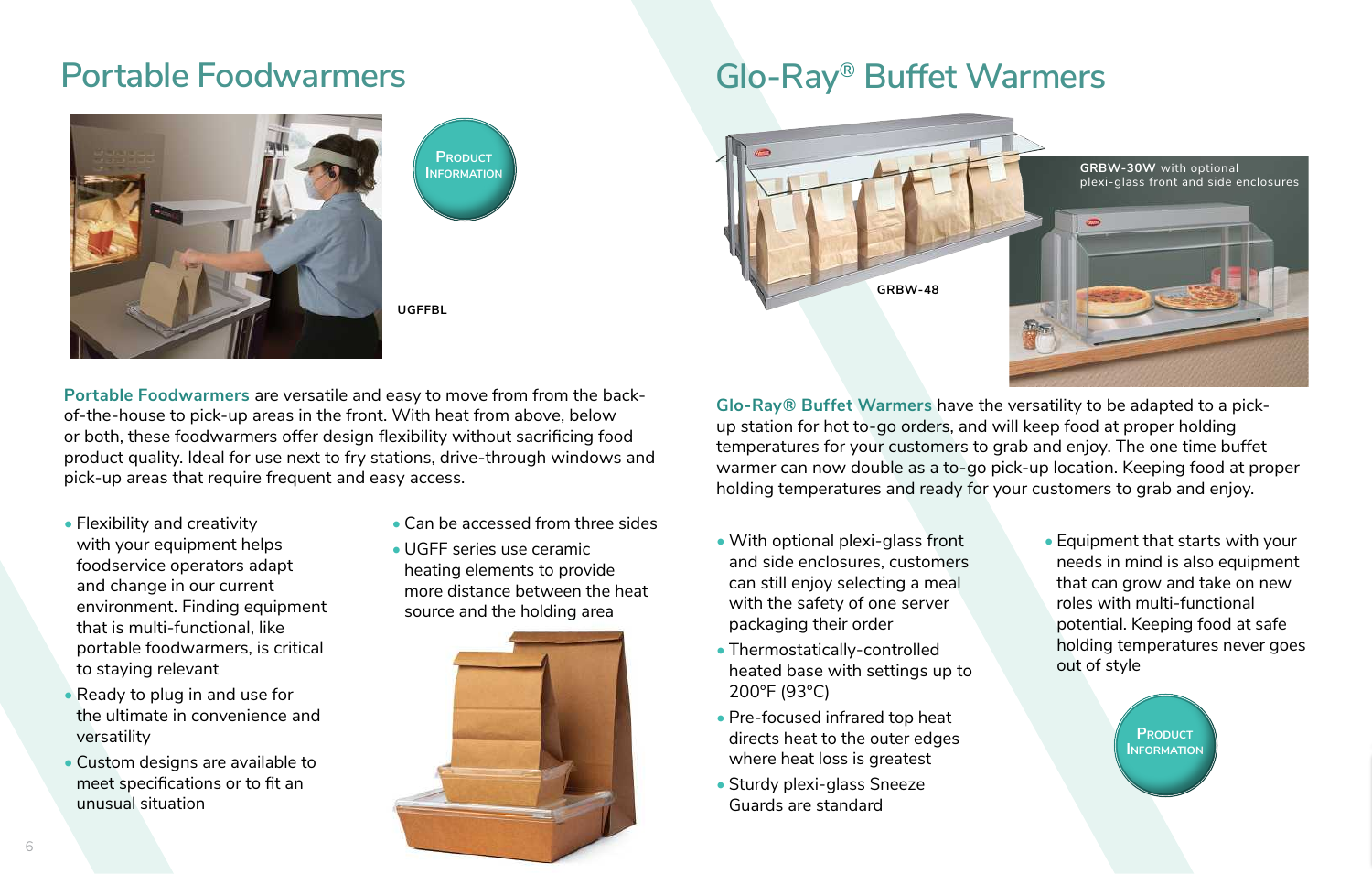## **Glo-Ray® Heated Glass Merchandisers Sanitizing Water Solutions**



**GR3SDS-27TCT** in standard *Designer* Black and sign holder (sign not included)

**Hatco Glo-Ray® Heated Glass Merchandisers** show off your wrapped or boxed food product - even to the back of the shelf - with unique, patented heated glass shelves that conduct heat to food product above and below. To-go and impulse sales for individually wrapped sandwiches and meals that are stored at safe temperatues are as important as ever. Our merchandisers display hot and fresh food products at their very best.

- Increase holding capacities and encourage impulse sales with a beautiful curved design that complements any décor
- Blanket-style heating elements in the hardcoated base and canopy are thermostatically-controlled
- LED lighting allows for optimum food product display with energy savings
- Even the upper canopy is heated, keeping every meal warm and ready for those impulse sales
- Comes with a sign holder on the top canopy as standard, and optional shelf sign holders which help draw interest and sales for customers looking for a warm meal on the go (signs not included)
- Divider rods included







Pitcher not available

**Hatco Sanitizing Water Solutions** are a necessity for foodservice professionals who are working harder than ever to keep their hands, kitchenware, and working environments safe, clean and sanitary. No matter what your operation's needs are, we have the hot water sanitation must-haves for you to keep your employees and customers safe.

- The Atmospheric Hot Water Dispenser delivers pre-measured quantities of hot water for food preparation or cleaning at the touch of a button
- Sanitizing Sink Heaters maintain a continuous supply of sanitizing rinse water without taking up valuable space
- Food Rethermalizers/Bain-Marie Heaters heat or hold foods at safe temperatures
- Gas Booster Water Heaters can be supplied to operate on either natural or propane gas
- Booster Water Heaters (Gas or Electric) come in a variety of sizes to suit any kitchen need, providing 180°F (82°C) sanitizing hot water to protect your employees, your customers, and your business